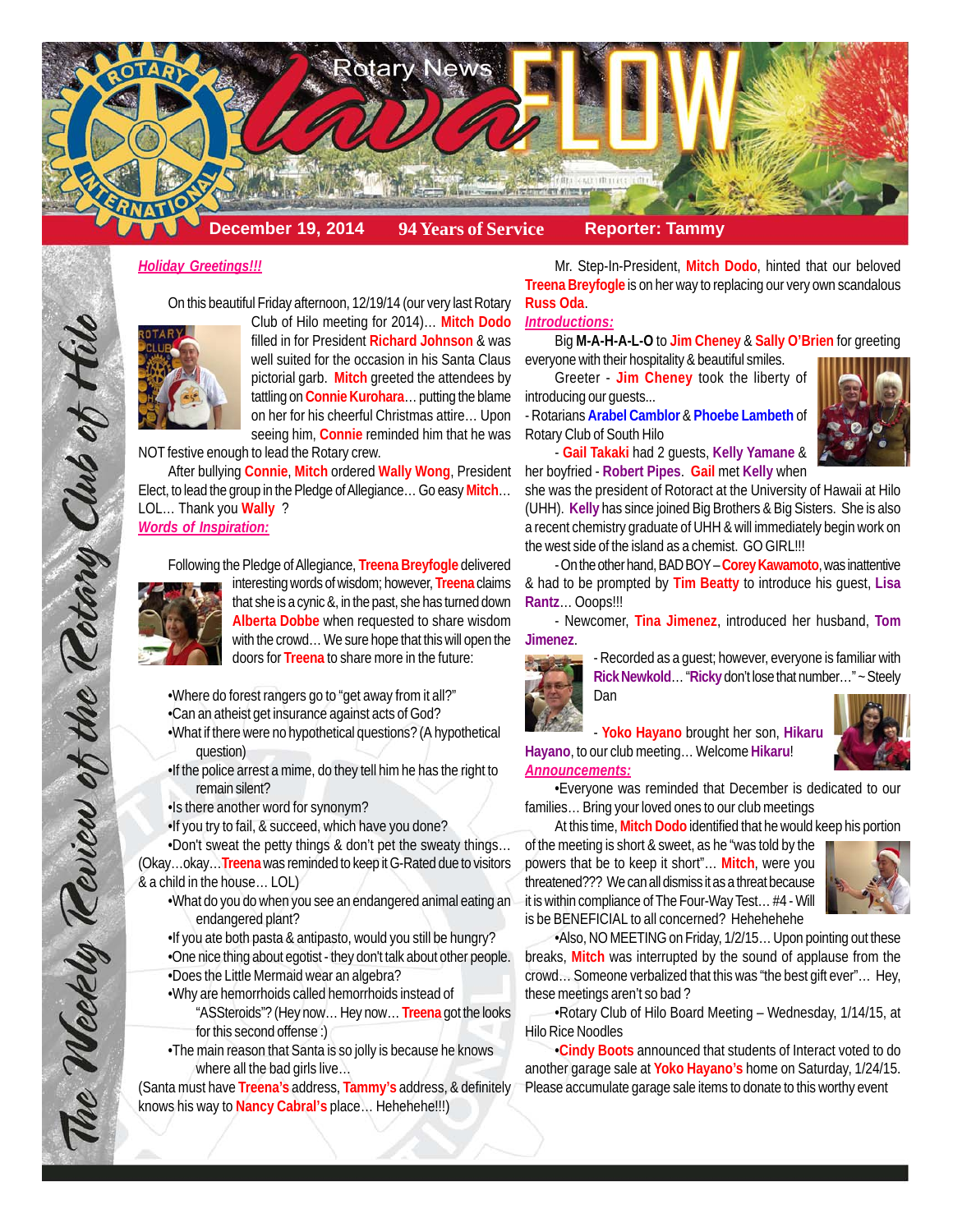# *Birthdays:*

**Kui Costa** December 12 **Eddie Hara** December 24 **Gay Porter** December 31

### *Club Anniversary:*

**Russ Oda** December 2, 1966 (48) **Jim Cheney** December 8, 1988 (26) **Steve Handy** December 19, 2003 (11)

## *Wedding Anniversary:*

**Russ & Aki Oda** Dec. 14 (62) **Ron & Glynnis Dolan** Dec. 22 (41) **Wally & Malia Wong** Dec. 22 (21) **Robert Fox & Nina Buchanan** Dec. 27 (6)

### *Announcements:*

**Fri. January 2 - No Meeting**

- **Fri. January 9 Kaohinani Miyashiro**
- **Hope Services Hawaii**
- **Fri. January 16 Club Administrative Day**

|                                      | <b>Richard Johnson</b> |
|--------------------------------------|------------------------|
| President Elect Wally Wong           |                        |
| Immediate Past President Kerry Glass |                        |
|                                      |                        |
|                                      |                        |
|                                      |                        |
|                                      | <b>Cindy Boots</b>     |
|                                      |                        |
| Public Relations  Alberta Dobbe      |                        |
| Rotary Foundations  Alan Kusunoki    |                        |
|                                      |                        |
|                                      |                        |
| Community Service  Misti Tyrin       |                        |
|                                      |                        |
| Vocational Service  Biff Kennedy     |                        |

•Also, please sign up to participate in & attend the Interact general meetings that are held every Tuesday at 11:00 a.m. at the Waiakea High School library

•**Alberta Dobbe** requested that attending Rotarian's kindly donate money to be given to our regular weekly meeting wait staff… "No-one has ever become poor by giving" ~ Anne Frank *Anniversaries:*

•**Russ Oda** celebrated 62 years of marriage on 12/14/14… You must be doing something right!

•**Steve Handy** has dedicated 11 years to the club on the day of the meeting… Way to go!

### *\$\$ Happy Dollars \$\$:*

•**Jeanine Atebara** generously donated on behalf of Duck fans everywhere in honor of 2014 Heisman Trophy winner, **Marcus Mariota** & his parents

•**John McVickar** donated an additional dollar for **Marcus Mariota** as well

•**Cindy Boots** unleashed **\$5** for the runnerup of the Heisman Trophy

•**Stew Hussey** more than made up for his absence for the previous meeting; thus, missing out on taking photos of the meeting as scheduled… That's okay **Stew** ?… However, Substitute President – **Mitch Dodo** reluctantly gave **Stew** the microphone & was sure to warn **Stew** about time constraints... (lol… what's good for the goose is good for the gander… weren't you warned earlier about time constraints, **Mitch**?) During his speech, **Stew** identified that he was late to the meeting & had to catch a ride, he does not like to leave meetings early, he missed the photo shoot last week, & he was grateful for a wonderful season

•**Yoko Hayano** was **\$10** happy for completing the Honolulu Marathon. When asked who was faster (her or her husband), she stated that she held the lead; however, he caught up to her & they finished the race together

# *Game Time:*

**Treena Breyfogle**, **Cindy Boots**, & **Alberta Dobbe** was credited for taking the time to plan our



festive meeting full of fun-filled games. Thank you LADIES ?

Various Christmas songs were played & attendees were to fill in the blanks for the edited words. The first song was not familiar to most attendees, as it was popular before most Rotarians were even born... lol... cute.

Visitor, **Lisa Rantz**, was the winner of a Subway coupon for guessing… "Run, run Rudolph, Santa's got to make it to TOWN"… GO **LISA** & THANK YOU **STEVE**… Your Subway coupons really came in "**Handy**" ?

The next game was creatively coined by Alberta Dobbe...

•Every table had a teddy bear

•Each member of the table was to kiss the bear & pass it onto the next person (Hey… what about infection control?)

•When each member of the table kissed the bear, the first person was to kiss the person to his or her left in the area of which he or she kissed the bear… Like **Treena**, **Alberta** was warned to keep it clean since there's visitors & children in the room

•**Alberta** identified that she borrowed the bears from the Children's Justice Center

A game of Christmas Trivia was played. Each



table was given their own set of Christmas questions to answer… NO COMPUTERS ALLOWED! Nevertheless, being the teacher that she is, **Treena Breyfogle** is used to walking around & observing individuals. **Treena** busted Lava Flow reporter – **Tammy H. Silva** with her iPad;

**Tammy** reminded **Treena** that use of the iPad was solely for note taking & reporting… LOL. In the end, 3 out of the 6 tables got every answer correct. Way to go! Each winner received Subway coupons… YUM YUM YUM!!!